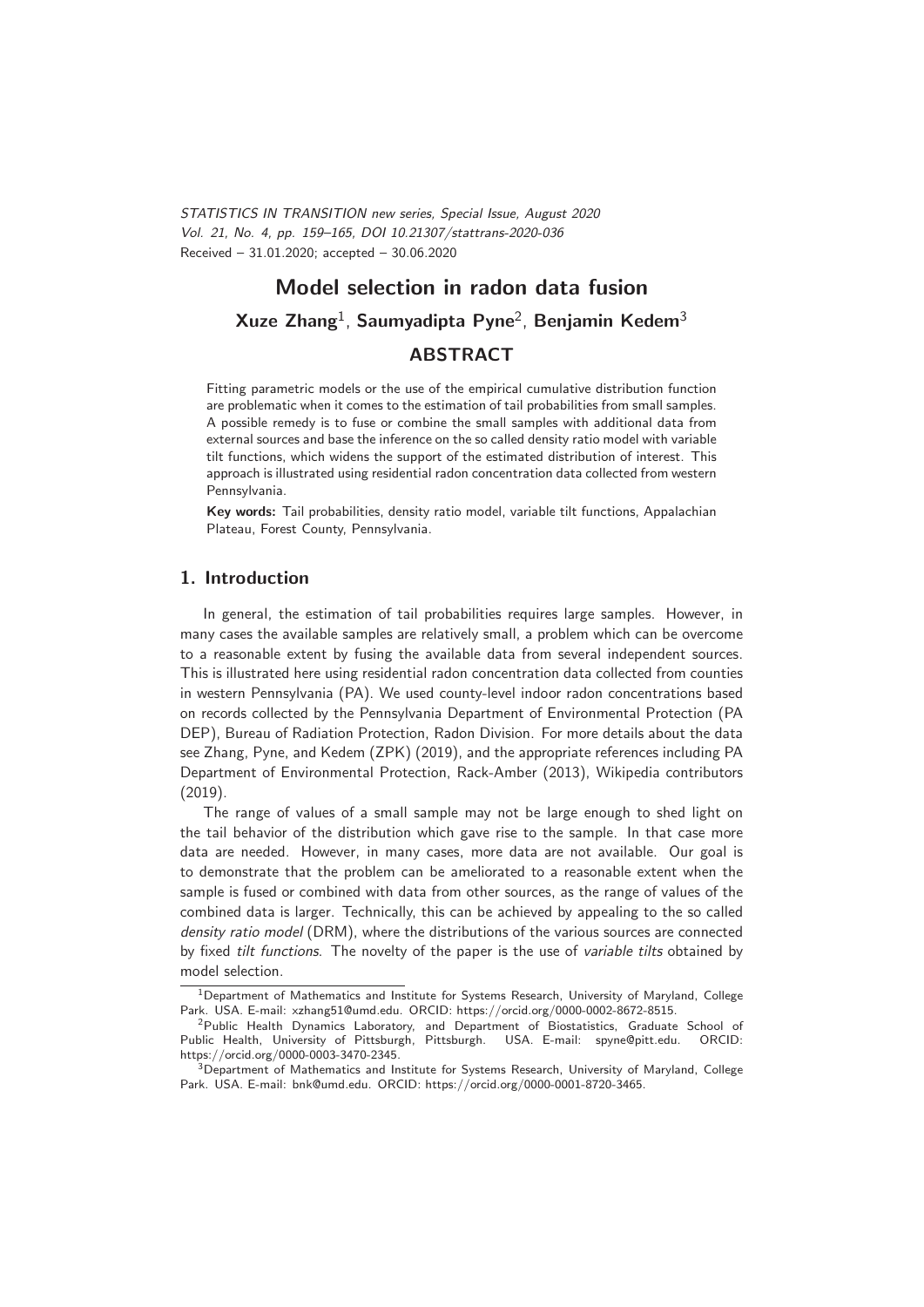In this paper, we apply a data fusion method in the estimation of residential radon levels in Forest County, located in the Appalachian Plateau in western PA. Its population is small, with 2000 households as per the 2010 census, yielding a small sample of 47 homes only, insufficient for the estimation of tail probabilities, and hence qualifying it as a "small area" problem. To overcome the small sample size, we fuse the Forest data with samples from the two adjacent counties Elk and Warren whose populations are much larger. Tail probabilities can then be estimated by using the density ratio model (DRM) with variable tilt functions ZPK (2019). This formulation requires the selection of optimal models out of a large number of models. In ZPK (2019), the selection of tilt function was done via a long process of hypothesis testing while here we use a more efficient model selection advocated in Fokianos (2007). The DRM is discussed in detail in Kedem, De Oliveira and Sverchkov (KDS) (2017) and Qin (2017).

Fusing data from Forest, Elk, and Warren counties is sensible as they share the geographical features of the "High Plateau Section" in northwestern PA in the region of Appalachian Plateau (Rack-Amber 2013, Wikipedia contributors 2019).

Radon is an odorless cancer-causing radioactive gas released from decaying uranium, thorium and radium in rocks and soil, and is the cause of thousands of deaths each year (Rack-Amber 2013). Approximately 40% of PA homes have radon levels exceeding EPA's action guideline of 4 picocuries (pCi) per liter (PA Department of Environmental Protection).

Therefore, it is of great importance to public health and policy that the residential radon exposure data be analyzed to produce robust tail or exceedance probabilities.

The organization of the paper is as follows. Section 2 deals with the semi-parametric estimation of the parameters and the probability densities of the density ratio model. It also addresses the selection of the tilt functions. A case in point in terms of residential radon is discussed in Section 3. A summary is provided in Section 4.

## **2. Methodology**

#### **2.1. Density Ratio Model**

To make use of the data from neighboring counties, a multi-sample DRM is proposed to fuse the data from the county of interest and its *m* neighbors such that

$$
\frac{g_k(x)}{g(x)} = \exp(\alpha_k + \beta_k^T \mathbf{h}_k(x)) \qquad k = 1, ..., m
$$
 (1)

where *g* represents the density of residential radon levels of the county of interest and *<sup>g</sup>*1,...,*gm* represent the densities of its *<sup>m</sup>* neighbors.

The semi-parametric estimation of the parameters and densities in (1) is discussed in the next section using the empirical likelihood (Owen 2001). Model (1) was found adequate by a graphical goodness of fit test discussed briefly in Section 3. The model is discussed extensively in the recent books by KDS (2017) and in Qin (2017), which also describe quite a few applications from case-control tests of equidistribution to time series prediction.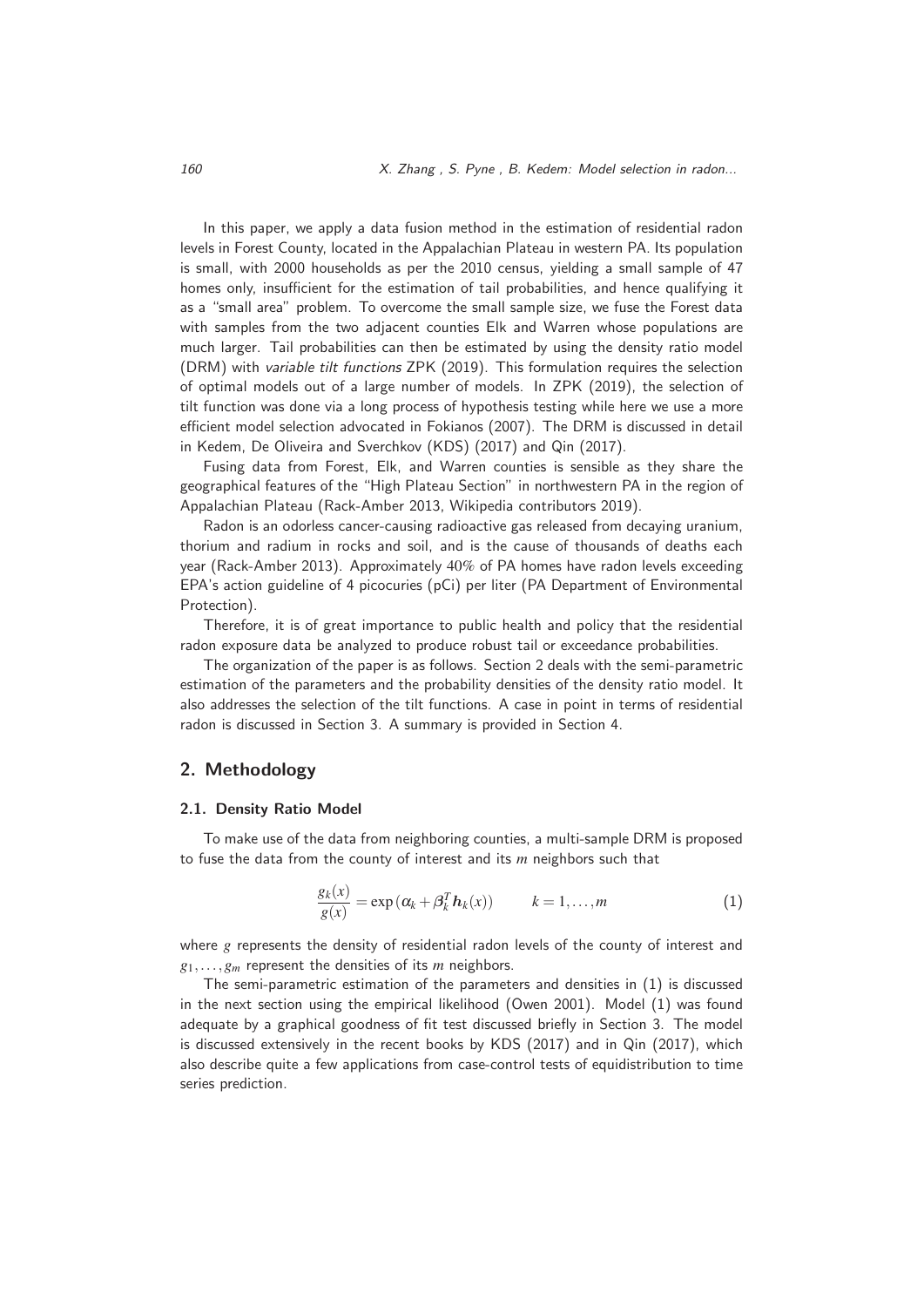Instead of making parametric assumptions on these densities, we propose a parametric structure of their ratios by DRM (KDS 2017, Qin 2017). A proper choice of the tilt functions *hk*'s is imperative since misspecification of the tilt functions leads to bias, large standard errors, and power loss (Fokianos and Kaimi 2006). We shall commence with a possibly redundant or "global" tilt and then select a reduced form of this tilt. Such a tilt function is specified in section 3.

#### **2.2. Estimation and Asymptotic Result**

Let  $X_0, \ldots, X_m$  be the samples from the county of interest and its *m* neighbors with sample sizes  $n_0, \ldots, n_m$ , respectively. The sample  $X_0$  is referred to as the reference sample and we shall denote by *G* the corresponding reference cumulative distribution function (CDF). The fused sample is defined as  $\mathbf{t} = (\mathbf{X}_0^T, \dots, \mathbf{X}_m^T)^T$ , with size  $n = \sum_{k=0}^m n_k$ .<br>Informate one has been on the following empirical limitized shipped from the

Inference can be based on the following empirical likelihood obtained from the fused sample *t*:

$$
L(\boldsymbol{\alpha},\boldsymbol{\beta},G)=\prod_{i=1}^{n}p_{i}\prod_{k=1}^{m}\prod_{j=1}^{n_{k}}\exp\left(\alpha_{k}+\beta_{k}^{T}\boldsymbol{h}_{k}(X_{kj})\right)
$$
(2)

where  $p_i = dG(t_i)$  and the estimates  $\tilde{\alpha}$ ,  $\tilde{\beta}$  and hence the  $\tilde{p}_i$ 's, are obtained by maximizing (2) with constraints

$$
\sum_{i=1}^{n} p_i = 1 \qquad \sum_{i=1}^{n} p_i \exp(\alpha_k + \beta_k^T h_k(t_i)) = 1 \qquad k = 1, ..., m.
$$
 (3)

Subsequently, we obtain the estimated reference CDF  $\tilde{G}(t) = \sum_{i=1}^{n} \tilde{p}_i I[t_i \le t]$  and the asymptotic result

$$
\sqrt{n}(\tilde{G}(t) - G(t)) \stackrel{d}{\to} N(0, \sigma(t)), \quad \text{as } n \to \infty.
$$
 (4)

The expression of  $\sigma(t)$  and other details regarding estimation and asymptotic result can be found in KDS (2017), Qin (2017) and ZPK (2019). Therefore, we can construct a 95% confidence interval of the tail probability 1−*G*(*T*) for a given threshold *<sup>T</sup>* based on (4)

$$
(1 - \tilde{G}(T) - z_{0.025}\sqrt{\frac{\tilde{\sigma}(t)}{n}}, 1 - \tilde{G}(T) + z_{0.025}\sqrt{\frac{\tilde{\sigma}(t)}{n}}).
$$
\n
$$
(5)
$$

#### **2.3. Model Selection**

As mentioned in 2.1, we aim to select tilt functions that can better specify the density ratio structure. Such selection can be made based on the AIC criterion given by

$$
-2\log L(\tilde{\alpha}, \tilde{\beta}, \tilde{G}) + 2q \tag{6}
$$

where *q* is the number of free parameters in the model (Fokianos 2007). Note that the number of free parameters is equal to the number of  $\beta$ 's due to the constraints (3).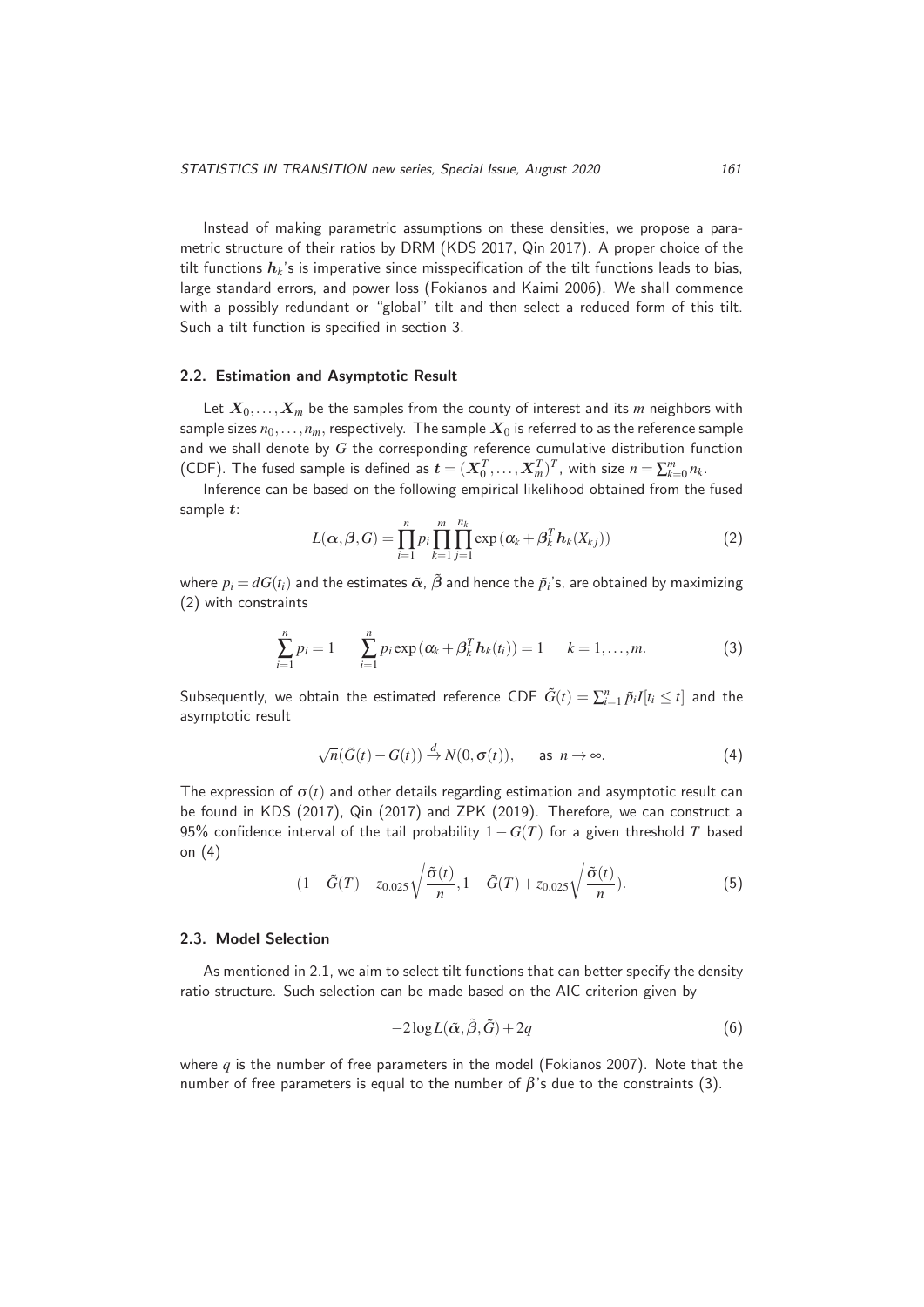## **3. Illustrative Example: Forest County Radon Data Fusion**

Here Forest county is the county of interest. Denote the Forest sample by  $X_0$  and its size by  $n_0$ . The sample size  $n_0 = 47$  is relatively small so that the empirical estimate of the CDF  $\hat{G}(t) = \frac{1}{n_0} \sum_{i=1}^{n_0} I[X_{0i} \le t]$  may not be satisfactory for the estimation of tail probabilities. That is, we cannot make inference about *<sup>G</sup>* based on *<sup>G</sup>*<sup>ˆ</sup> outside of the range of  $X_0$ . Also, a smaller sample size leads to higher standard errors and hence wider confidence intervals, and may not be adequate for the estimation of small tail probabilities.

We wish to mitigate these issues by fusing  $X_0$  with samples from its two neighboring counties Warren and Elk to obtain an estimate of the reference CDF *<sup>G</sup>*˜ based on the DRM (1). The samples from Warren and Elk are denoted as *<sup>X</sup>*1 and *<sup>X</sup>*2, respectively. The corresponding sample sizes are  $n_1 = 837$  and  $n_2 = 1191$ .

Observing that the data in the three counties are positive and right skewed, the global or redundant tilt function  $(x, \log(x), \log^2(x))^T$  is a sensible choice based on ZPK (2019). Hence, we initially assume that  $h_k = (x, \log(x), \log^2(x))^T$  for  $k = 1, 2$ , and then curtail it using the AIC model selection criterion. The AIC values corresponding to different tilts are shown in Table 1.

Table 1: AIC values of models based on different tilt choices. A hyphen "-" indicates that  $h_k(x) \equiv 0$  and therefore  $g_0$  and  $g_k$  are identical.

| <b>AIC</b><br>$h_1$<br>h <sub>2</sub> | ۰        | x        | log(x)   | $\log^2(x)$ | $(x, \log(x))$ | $(x, \log^2(x))$ | (log(x), log <sup>2</sup> (x)) | $(x, \log(x), \log^2(x))$ |
|---------------------------------------|----------|----------|----------|-------------|----------------|------------------|--------------------------------|---------------------------|
|                                       | 31696.52 | 31697.86 | 31694.68 | 31697.54    | 31686.85       | 31682.73         | 31694.35                       | 31684.24                  |
| $\boldsymbol{x}$                      | 31698.24 | 31691.11 | 31695.63 | 31699.20    | 31680.96       | 31677.07         | 31696.32                       | 31678.58                  |
| log(x)                                | 31693.46 | 31685.55 | 31695.07 | 31692.86    | 31687.35       | 31683.05         | 31694.81                       | 31684.70                  |
| log <sup>2</sup> (x)                  | 31695.67 | 31680.36 | 31696.67 | 31694.28    | 31680.14       | 31680.10         | 31691.31                       | 31681.62                  |
| $(x, \log(x))$                        | 31693.43 | 31684.21 | 31695.04 | 31694.63    | 31682.37       | 31679.01         | 31696.63                       | 31680.02                  |
| $(x, \log^2(x))$                      | 31693.13 | 31682.36 | 31695.03 | 31691.36    | 31681.38       | 31678.75         | 31690.98                       | 31680.26                  |
| $(\log(x), \log^2(x))$                | 31695.11 | 31681.91 | 31696.71 | 31693.58    | 31680.03       | 31682.06         | 31691.40                       | 31681.93                  |
| $(x, \log(x), \log^{2}(x))$           | 31694.44 | 31683.83 | 31696.05 | 31692.66    | 31680.67       | 31680.48         | 31690.13                       | 31682.01                  |
|                                       |          |          |          |             |                |                  |                                |                           |

It is observed that the smallest AIC value of 31677.07 is achieved by the model with tilts  $h_1(x) = (x, \log^2(x))$  and  $h_2(x) = x$ .

We proceed to estimate the parameters and reference CDF according to 2.2 with the chosen tilts. The confidence intervals of the tail probabilities for different thresholds obtained from both  $\tilde{G}$  and  $\hat{G}$  are shown in Table 2.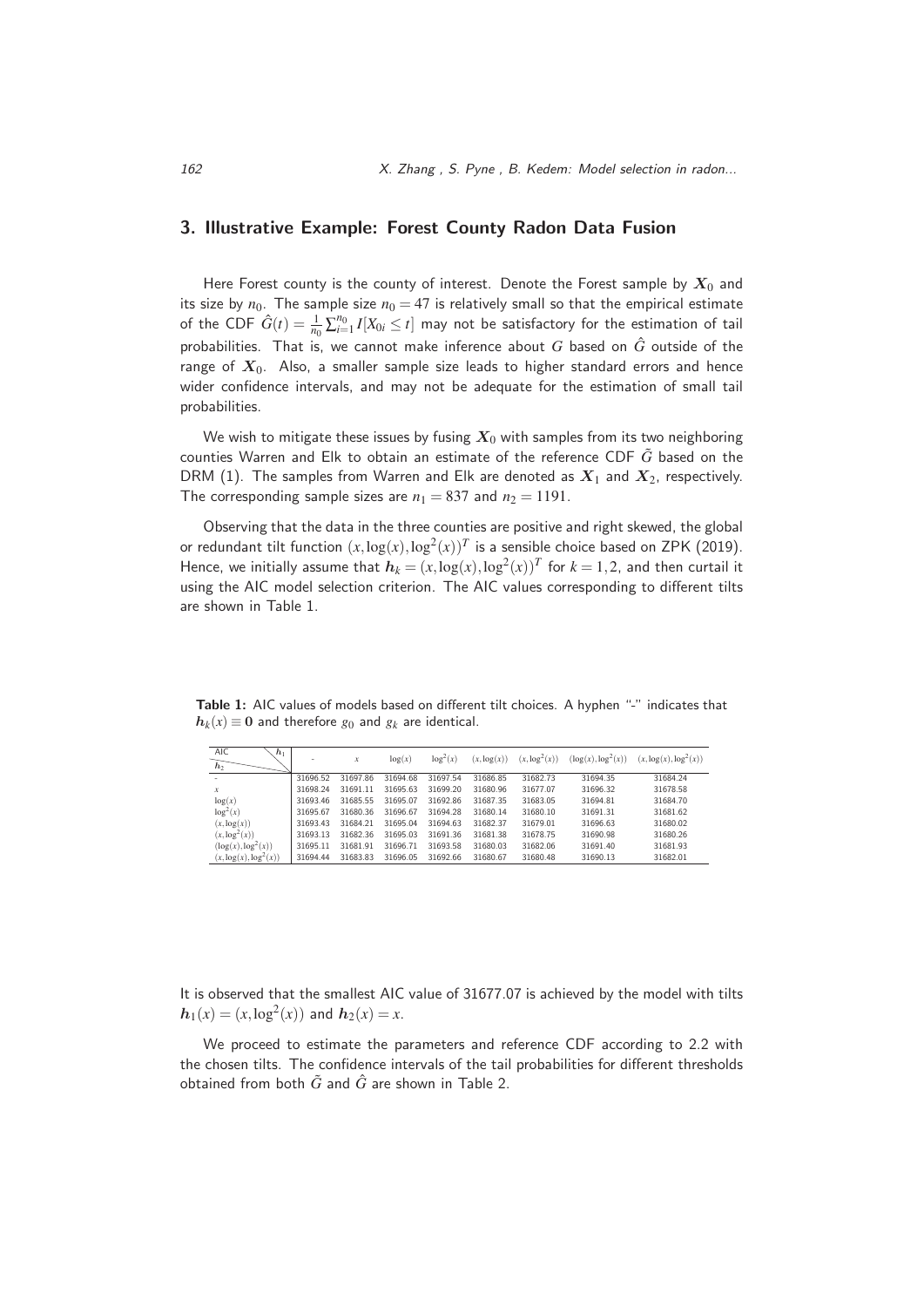| $\tau$ | $1-G(T)$                  | 95% CI              | Length of CI |
|--------|---------------------------|---------------------|--------------|
| 5      | 0.4447                    | (0.3773, 0.5121)    | 0.1349       |
| 10     | 0.2790                    | (0.2004, 0.3577)    | 0.1573       |
| 25     | 0.1482                    | (0.0693, 0.2271)    | 0.1578       |
| 50     | 0.0915                    | (0.0201, 0.1629)    | 0.1429       |
| 100    | 0.0548                    | $(-0.0041, 0.1138)$ | 0.1178       |
| 150    | 0.0303                    | $(-0.0125, 0.0732)$ | 0.0857       |
| 200    | 0.0264                    | $(-0.0135, 0.0662)$ | 0.0798       |
| 250    | 0.0121                    | $(-0.0142, 0.0384)$ | 0.0526       |
| T      | $\overline{1-\hat{G}(T)}$ | 95% CI              | Length of CI |
| 5      | 0.3191                    | (0.1859, 0.4524)    | 0.2665       |
| 10     | 0.2553                    | (0.1307, 0.3800)    | 0.2493       |
| 25     | 0.1277                    | (0.0323, 0.2231)    | 0.1908       |
| 50     | 0.0851                    | (0.0053, 0.1649)    | 0.1595       |
| 100    | 0.0851                    | (0.0053, 0.1649)    | 0.1595       |
| 150    | 0.0426                    | $(-0.0152, 0.1003)$ | 0.1154       |
| 200    | 0.0213                    | $(-0.0200, 0.0625)$ | 0.0825       |
| 250    | 0.0000                    |                     |              |

**Table 2:** Tail probability 1−*G*(*T*) estimates and 95% confidence intervals for threshold *<sup>T</sup>* <sup>=</sup> 5,10,25,50,100,150,200,250.

From Table 2, it is readily seen that the lengths of the confidence intervals obtained by the DRM are significantly shorter than those obtained by the empirical CDF for a given threshold *T*. The slightly negative lower bounds are due to computational problems with small probabilities and should be replaced by 0's.

It is worth noting that  $1-\hat{G}(250) = 0$  while  $1-\hat{G}(50) = 1-\hat{G}(100)$ . This is due to the fact that  $X_0$  does not contain observations between (50,100) or larger than 207. However, we can make inferences on these regions based on  $\tilde{G}$  since  $X_1$  and  $X_2$  do contain observations between (50,100) or larger than 207.

**Remark:** The use of the DRM requires a justification in terms of goodness-of-fit tests discussed in KDS (2017) and in Qin (2017). As argued in Voulgaraki, Kedem, and Graubard (VKG) (2012), the DRM may not be valid for heavy tailed distributions. Examples include attempts to fit the model to data from two Cauchy distributions and from Cauchy and uniform distributions.

The graphical checking technique proposed in VKG (2012) is applied to check the goodness-of-fit of the selected model. From Figure 1, it is readily seen that the points roughly form a 45<sup>°</sup>-line, indicating the closeness of  $\hat{G}$  and  $\tilde{G}$  and hence an adequate DRM. A simulation of fusing absolute data from three Cauchy distributions, Cauchy(0,1), Cauchy $(1,2)$  and Cauchy $(2,3)$  with respective sample sizes 47, 837, 1191, and tilts  $h_1(x) = (x, \log^2(x))$  and  $h_2(x) = x$ , has been conducted where the reference sample contains the absolute data from  $Cauchy(0,1)$ . These are the sample sizes and tilts used in the analysis of the Forest radon data. It is observed in Figure 2 that the points are far away from a 45°-line, which indicates that the DRM is inappropriate. Such a result agrees with the examples in VKG (2012) mentioned above.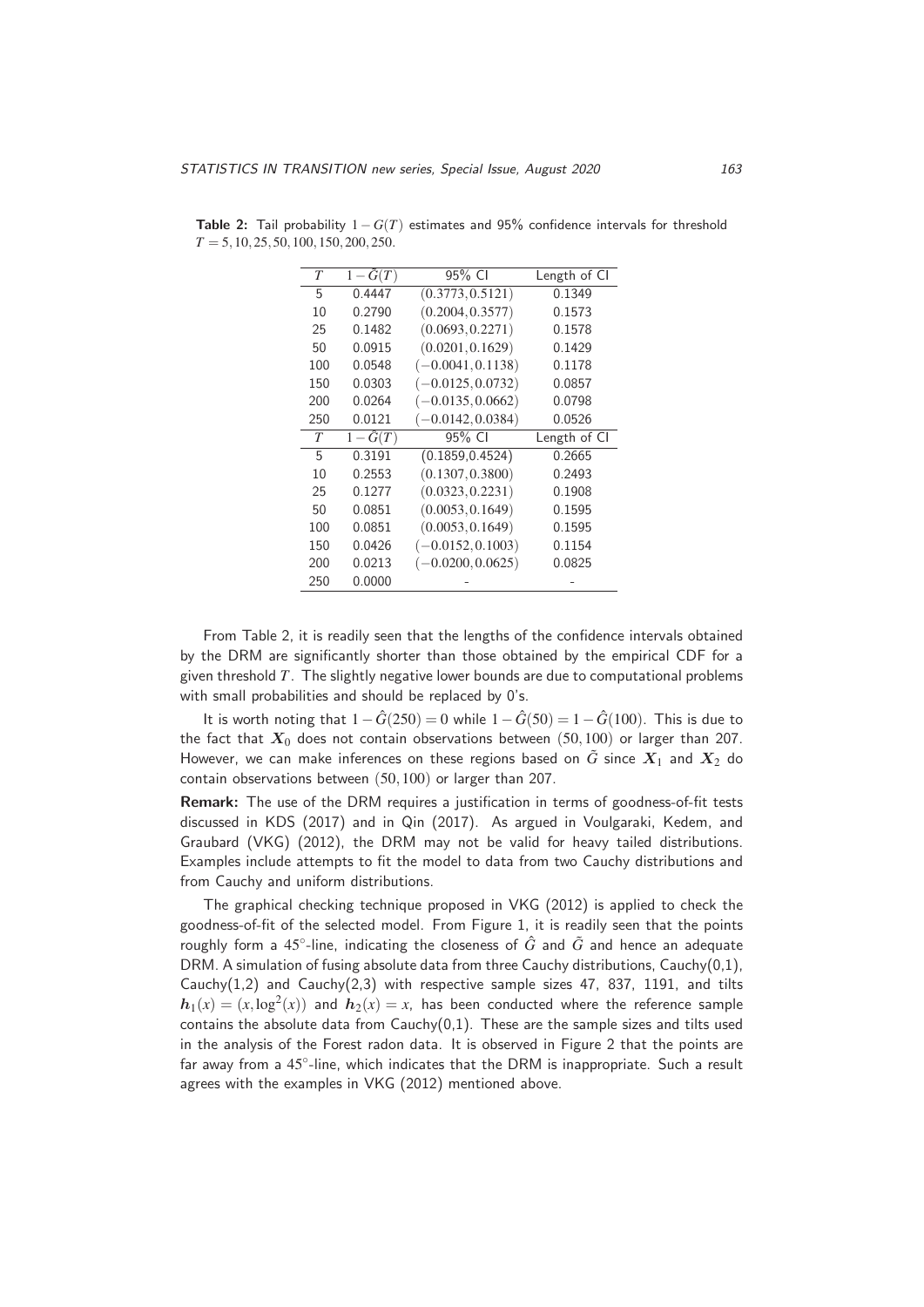

Figure 1: Pairs  $(\tilde{G}(T), \hat{G}(T))$  from the se-Figure 2: Pairs  $(\tilde{G}(T), \hat{G}(T))$  from the lected radon data model DRM fit using absolute data from the three Cauchy distributions

### **4. Summary**

When the size of a sample is relatively small, the empirical CDF might be inadequate for inference on distributions, while making parametric assumptions on the distributions can lead to misspecification. The DRM enables us to make semi-parametric inference about the reference distribution based on more observations, that is, based on fused samples with parametric assumptions on the ratios of the densities. These assumptions are generally weaker than the parametric assumptions on the distribution (ZPK 2019). Furthermore, an AIC based model selection renders the assumptions more sensible and hence it mitigates the problem of misspecification.

In the present residential radon application, we have seen that the lengths of the confidence intervals for tail probabilities obtained by the DRM are shorter than those obtained by the empirical CDF for a given threshold *T*.

## **Acknowledgements**

Research supported by a Faculty-Student Research Award, University of Maryland, College Park.